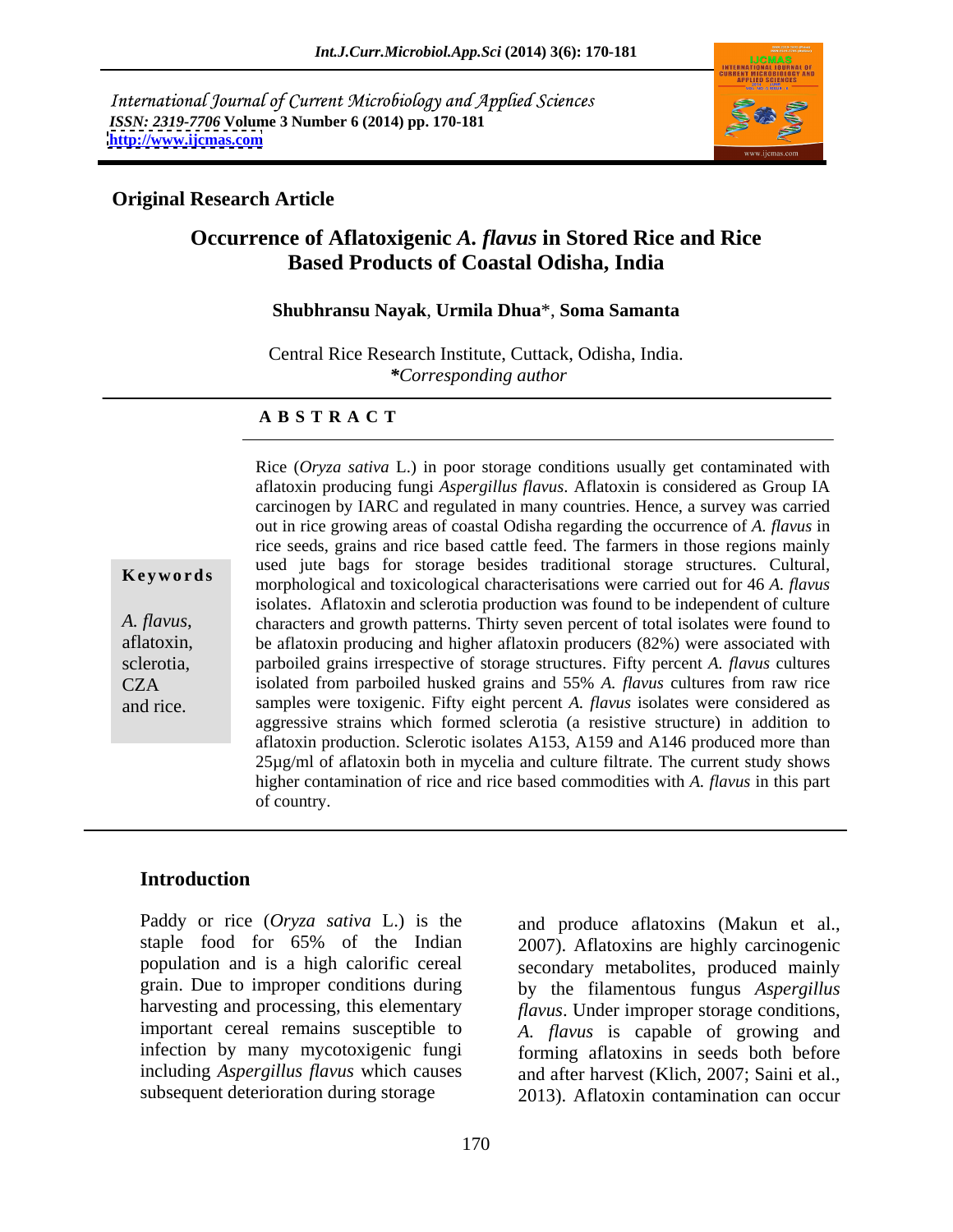very widely and can be found in over a hundred kinds of agro-products and foods for *A. flavus* growth on foodstuffs and (Li et al., 2011). *Aspergillus flavus* and aflatoxin contamination of rice has been several reports (Tanaka et al., 2007) and also in many states of India (Siruguri et

Fungi in the *A. flavus* group are districts of Odisha. The diversity of ubiquitous, grow on practically any cultural and morphological characters organic substrate (both living and dead plant tissues) and are superbly adapted to producing ability of forty six A*. flavus* wide range of environmental conditions. *A. flavus* mainly produce aflatoxin B1 and B2 (AFB1 and AFB2), among which AFB1 is classified as Group 1A human carcinogen by the World Health The samples of rice based commodities Organisation-International Agency of i.e. rice seeds/ parboiled rice grains Research on Cancer in 1993 (IARC, 1993) hence that is highly regulated in almost 77 countries (FAO, 2004). Some strains of *A. flavus* also produce sclerotia, structures resistant to harsh conditions and for and Jajpur districts of Odisha (Figure 1). propagation (Geiser et al., 2000; Cotty, 1988; Wicklow and Shotwell, 1983; Rollins and Dickman, 1998). fertile coastal plains. Brahamgiri area of

The state of Odisha in India has tropical climate, characterised by high threshing but directly packed in bags. temperature, high humidity, medium to high rainfall and short and mild winters. The normal average rainfall of the State is 1451.2 mm. Predominantly it is an agriculture based state where rice is the principal food crop occupying about 53% **cultural, morphological characters and** of gross cropped area. In the coastal regions, rivers like Mahanadi and their tributaries form a network having deltaic Fungi associated with seed samples of characteristics, the bank slopping inlands and consequently flood spilling over the bank flows away from the rivers side 1996). The pure culture of associated flooding vast stretches of lands (Khatua and Panigrahi, 2001). The geographical

situation is very favourable and conducive subsequent toxin production.

documented at international level in Hence, a study on this fungus in this area al., 2012; Gautam et al., 2012; Reddy et investigation, a benchmark survey was al., 2009; Sundaram et al., 1988; Prasad et carried out regarding A. flavus al., 1986). contamination in stored rice and rice based is important from its prevention and control point of view. In the present carried out regarding *A. flavus* cattle feed in 29 villages of 9 coastal along with growth patterns and aflatoxin isolates was studied.

### **Materials and Methods**

(husked and dehusked) or raw rice grains were collected from 29 villages of Cuttack, Jagatsinghpur, Puri, Kendrapara, Khurda, Balasore, Bhadrak, Dhenkanaal The sample size was 250g. Bhadrak and Balasore, both districts are flood prone, Puri district is low lying coastal area and in some villages paddy is not dried after Cuttack, Jagatsinghpur and Kendrapara are situated on the banks of river the Mahanadi and its tributaries (Figure 1).

## **Isolation of** *A. flavus* **cultures, study of aflatoxin production**

popular rice varieties were isolated by blotter plate method (Agarwal & Sinclair 1996). The pure culture of associated micro-flora was maintained on PDA (250 gm Potato, 20 gm Dextrose, 15 gm Agar) slants. Aflatoxin was detected by thin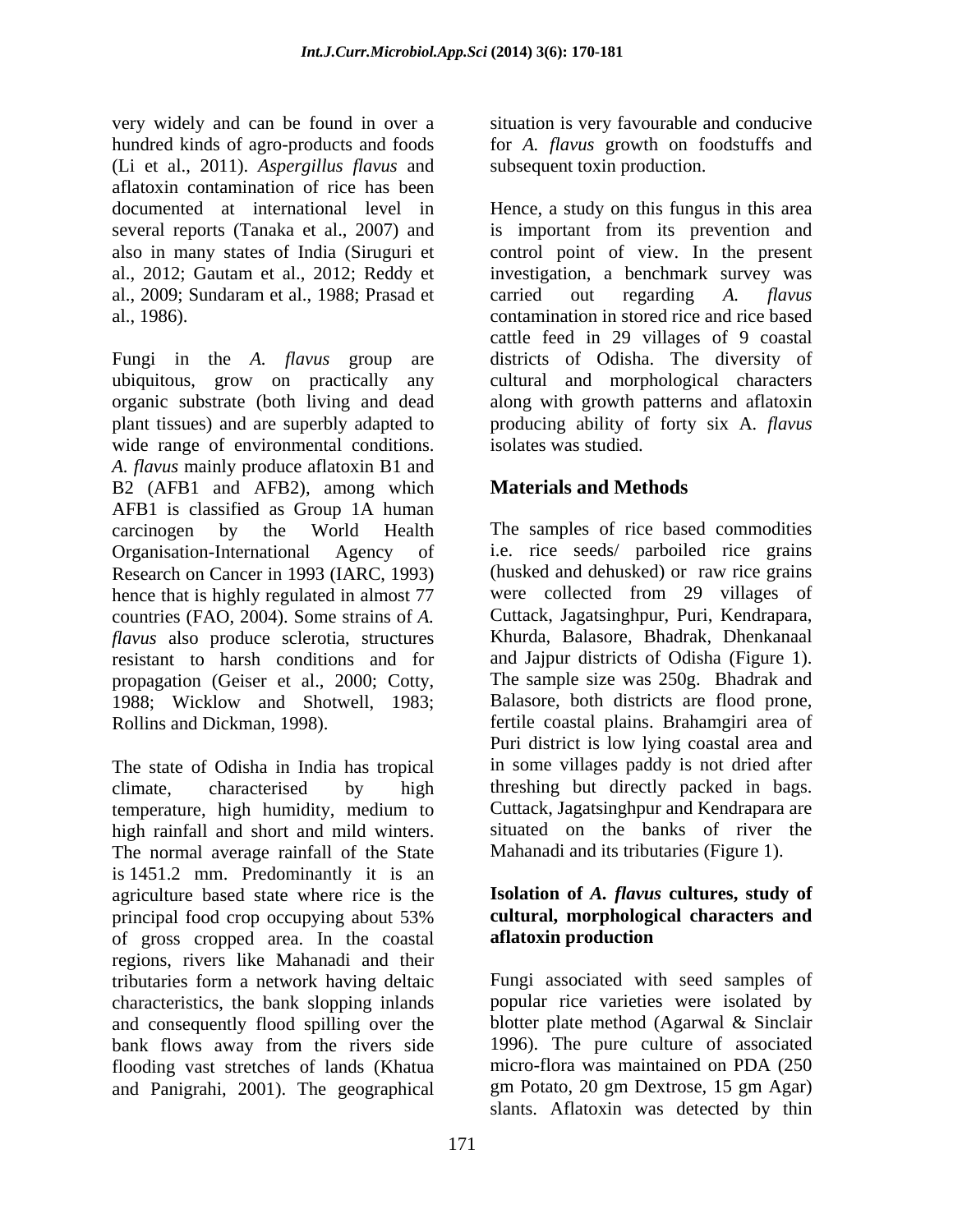layer chromatography (TLC) of cultural Di-Potasium Hydrogen Ortho Phosphate Chloride 0.5g, Ferrous Sulphate 0.01g, most of the isolates (Table 3 & 4).

### **Sample collection and pass port data**

Benchmark survey in different rice growing areas of coastal Odisha regarding aflatoxin contamination was carried out. A total of 29 villages belonging to 9 coastal districts were explored for sample collection (Figure 1). About  $74\%$  of the  $\overrightarrow{ability \text{ of }} A$  flavus isolates samples were from jute bags which in jute bags but still others preferred traditional storage structures like Olia

# **of** *A. flavus* **isolates aflatoxigenic (Table 3). These**

per the numbers of RHS color chart (Royal

filtrates of fungi (Scott et al., 1970). colonies were of typical yellow green Cultural characters were studied on CZA color (Koh and Tseng, 1975; Rodrigues et media (Sucrose 30g, Sodum Nitrate 2g, al., 2007) and as per the RHS color chart 1g, Magnesium Sulphate 0.5g, Potassium 153 were observed in the colony centers of Agar agar 15g with pH 5.6). Production of aflatoxin and sclerotia were **Results and Discussion Example 3** dox agar media. Horticultural Society). All the *A. flavus* different shades of RHS numbers 152 or most of the isolates (Table 3 & 4). independent of culture colors on Czapec dox agar media.

> *A. flavus* cultures A120, A124, A126, A129, A131, A133, A137, A138 and A152 had very good growth on CZA media (Table 5 & 6). A148 was the slowest growing among the forty six isolates studied here.

### **Aflatoxin and Sclerotia production ability of** *A. flavus* **isolates**

indicated that most of the farmers in those *A. flavus* isolates were tested for their area stored rice or rice based commodity ability to produce aflatoxin and sclerotia. (made up of rice straw and rope), Amaar found to produce aflatoxin B1 in  $\beta$ -CDPD (wooden storage structure) and Doli broth. When the sample type was (made up of bamboo and coated with clay considered, 82% isolates from Parboiled cowdung straw). Olia was in use at some rice grains and 16% from cattle feed were places of Jagatsinghpur and Dhenkanaal aflatoxigenic. In our study, the parboiled districts whereas Doli was used in some rice stored in Olia at Jagatsinghpur and villages of Khurda, Puri and Bhadrak. Dhenkanaal districts had aflatoxigenic Farmers of Kendrapara and Dhenkanaal isolates A124 & A145. Olia is made up of districts preferred Amaar (Table 1 & 2). rice straw and if contaminated straw is Forty six *A. flavus* cultures have been used used for making the rice rope then stored in the present investigation of which 16 products may be contaminated. In large isolates were from rice seeds, 6 isolates scale storage, where the grain may be from rice based cattle feed and 24 isolates exposed to unfavorable environments from rice grains including raw rice (9 (particularly an increase in moisture samples), dehusked parboiled(15 isolates) content), the fungi grow and cause and parboiled husked (4 cultures). spoilage (Kalyanasundaram et al., 1997). **Culture characters and colony growth** stored in Doli and polythene bags were The color of cultures on CZA media was Prasad *et al.* (1986) that out of 56 samples observed and the shades were recorded as from stored rice, 12 were positive for Among the 46 *A. flavus* isolates used in the current investigation, 37% have been *A. flavus* cultures from Parboiled samples aflatoxigenic (Table 3). These observations confirm earlier report of aflatoxin.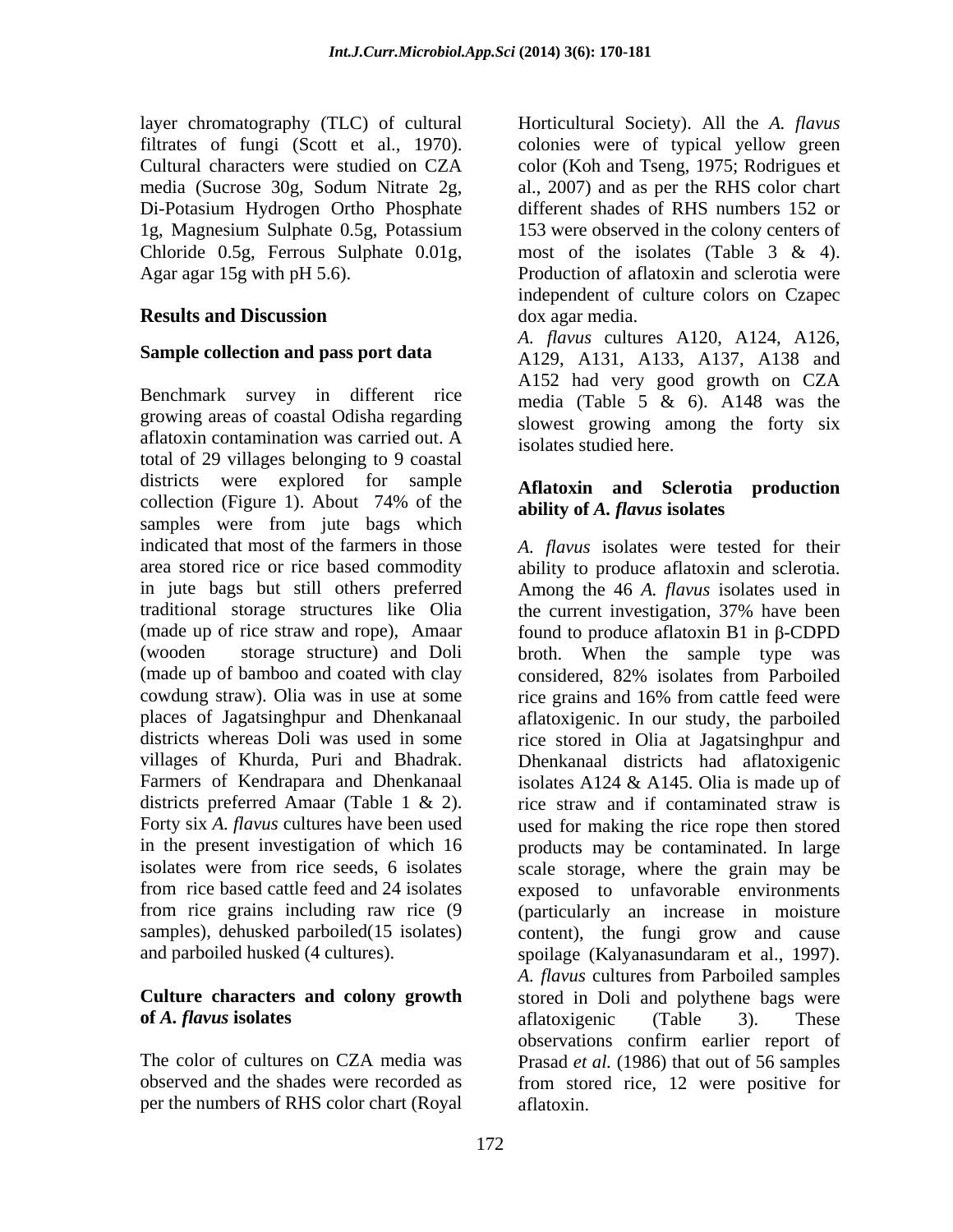| Sample    | <b>Isolate</b> | <b>Rice</b>                    |                                |            |
|-----------|----------------|--------------------------------|--------------------------------|------------|
| type      | ID             | variety                        | Place / Year of collection     | stored in  |
| Cattle    |                |                                |                                |            |
| feed      | A126           | Pateli                         | Ambiki, Jagatsinghpur-2005     | jute bags  |
|           | A133           | 1060                           | Ramiaganj, Kendrapara-2005     | jute bags  |
|           | A149           | 1018                           | Viswanathpur, Dhenkanaal-2006  | jute bags  |
|           | A153           | 1009                           | Ramachandraour, Bhadrak-2006   | jute bags  |
|           | A157           | Swarna                         | Rampo, Balasore-2006           | jute bags  |
|           | A160           | Swarna                         | Rampo, Balasore-2006           | jute bags  |
| Parboiled | A117           | Gedi                           | Nayabazar, Cuttack-2005        | Jute bags  |
| Dehusked  | A124           | Khandagiri                     | Chaulia, Jagatsinghpur-2005    | Olia       |
|           | A128           | 1018                           | Juna, Kendrapara-2005          | Jute bags  |
|           | A132           | 1060                           | Sanarajgada, Kendrapara-2005   | Jute bags  |
|           |                |                                | Chormuhan narsinghpur, Jajpur- | Polythene  |
|           | A142           | $\vert$ Swarna+56 $\vert$ 2006 |                                | bags       |
|           |                | Hero                           |                                |            |
|           | A145           | honda                          | Sorisiapada, Dhenkanaal-2006   | Olia       |
|           | A150           | Bankei                         | Nandapur, Puri-2006            | Jute bags  |
|           | A154           | Swarna                         | Rajpur, Bhadrak-2006           | Jute bags  |
|           | A155           | Swarna                         | Tihidi rajpur, Bhadrak-2006    | Doli       |
|           | A158           | Swarna                         | Rampo, Balasore-2006           | Jute bags  |
|           | A159           | Swarna                         | Rampo, Balasore-2006           | Jute bags  |
|           |                |                                |                                | wooden     |
| Parboiled | A131           | Gayatri                        | Juna, Kendrapara-2005          | Amaar not  |
| husked    |                |                                |                                | maintained |
|           | A137           | Gayatri                        | Patalda, Puri-Astarang-2005    | Jute bags  |
|           |                |                                | Chormuhan narsinghpur,         |            |
|           | A144           | Swarna                         | Jajpur-2006                    | Jute bags  |
|           | A151           | Mixed                          | Satpadagarh, Puri-2006         | Doli       |
| Raw       | A116           | Mota                           | OMP square, Cuttack-2005       | Jute bags  |
| Dehusked  | A120           | Kalashree                      | Kalara banka, Cuttack-2005     | Jute bags  |
|           | A129           | CR260-77                       | Juna, Kendrapara-2005          | Jute bags  |
|           | A135           | CR 898                         | Hiradeipur, Puri-Astarang-2005 | Jute bags  |
|           | A138           | 1009                           | Timor, Puri-Astarang-2005      | Jute bags  |
|           |                |                                | Chormuhan narsinghpur, Jajpur- | Polythene  |
|           | A143           | 5656                           | 2006                           | bags       |
|           | A146           | Swarna                         | Bania, Dhenkanaal-2006         | Jute bags  |
|           | A152           | Kartali                        | Satpadagarh, Puri-2006         | Jute bags  |
|           |                |                                |                                | Polythene  |
|           |                | $A161$ Swarna                  | Pandu, Balasore-2006           | bags       |

### **Table.1** Passport data of *A. flavus* cultures isolated from cattle feed/ rice grain samples from coastal Odisha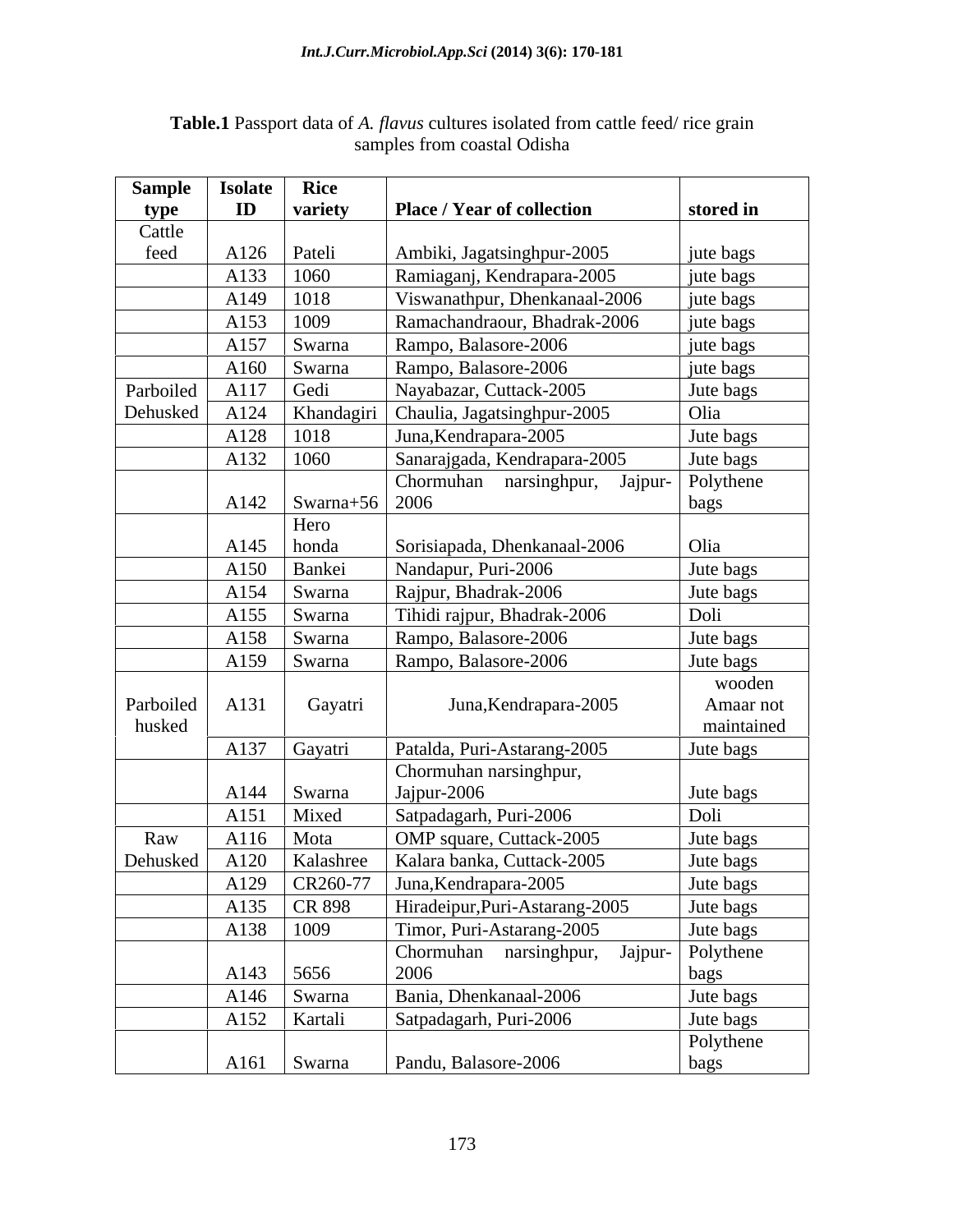|      | <b>Isolate ID</b>   Place / Year of collection | <b>Rice variety</b>    | stored in       |
|------|------------------------------------------------|------------------------|-----------------|
| A118 | Nanpur, Cuttack-2005                           | 5656                   | Jute bags       |
| A119 | Nanpur, Cuttack-2005                           | <b>Basmati Dhusura</b> | Jute bags       |
| A121 | Bodara, Cuttack-2005                           | Mahandi                | Jute bags       |
| A122 | Gothina, Jagatsinghpur-2005                    | 1018                   | Jute bags       |
| A123 | Chaulia, Jagatsinghpur-2005                    | Langalmunda            | Olia            |
| A125 | Ambiki, Jagatsinghpur-2005                     | Bhaluki                | Jute bags       |
| A127 | Ambiki, Jagatsinghpur-2005                     | Pateli                 | Jute bags       |
| A130 | Juna, Kendrapara-2005                          | Gayatri                | Wooden Amaar    |
|      |                                                |                        | well maintained |
| A134 | Hiradeipur, Puri-Astarang-2005                 | CR1009                 | Jute bags       |
| A136 | Patalda, Puri-Astarang-2005                    | Tulasi                 | Jute bags       |
| A139 | Timor, Puri-Astarang-2005                      | Mayurkantha            | Jute bags       |
| A140 | Kolathala, Jajpur-2005                         | Khandagiri             | Jute bags       |
| A141 | Chaandpur, Jajpur-2006                         | Swarna                 | Jute            |
| A147 | Bania, Dhenkanaal-2006                         | Kolia                  | Jute bags       |
| A148 | Deogaon, Dhenkanaal-2006                       | Kolia                  | Amaar           |
| A156 | Jagulaipatana, Khurda-2006                     | Pooja                  | Doli            |

| <b>Table.2</b> Passport data of A. <i>flavus</i> cultures isolated from rice seeds |  |  |
|------------------------------------------------------------------------------------|--|--|
| ollected from coastal Odisha                                                       |  |  |



**Figure.1** District and river map of Odisha state of India. The highlighted green coloured areas show the site of sample collection. (Source of map; [www.mapsofindia.com](http://www.mapsofindia.com))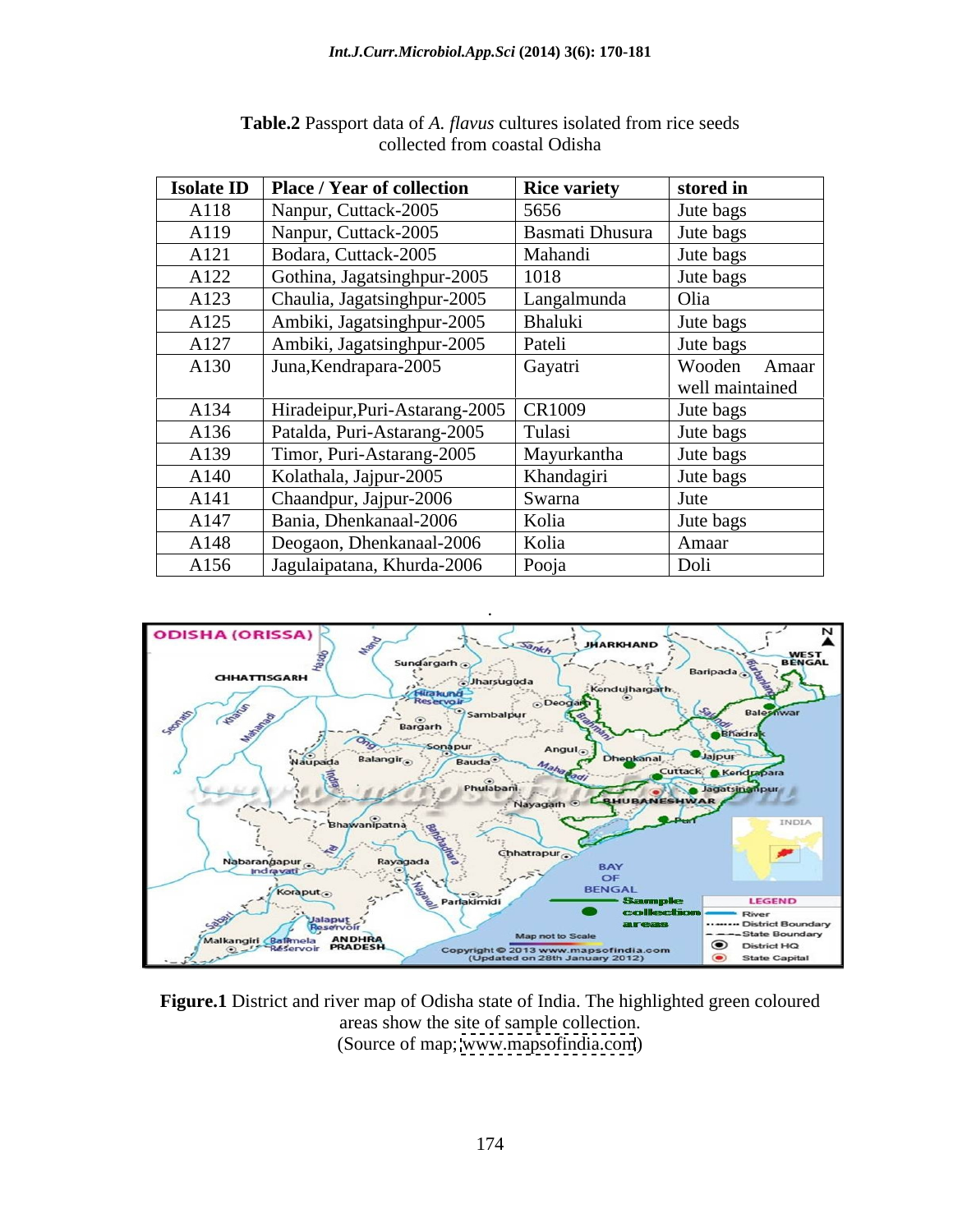|             |                |                          | *Culture Colour on CZA media |                          |                         |                | <b>Mycelia</b> |
|-------------|----------------|--------------------------|------------------------------|--------------------------|-------------------------|----------------|----------------|
| Sample      | <b>Isolate</b> |                          |                              |                          | **aflatoxin             |                | weight         |
| type        | $\mathbf{ID}$  | <b>On surface</b>        | Petridish                    | Sclerotia                |                         |                |                |
|             |                |                          | bottom                       |                          | mycelia                 | filtrate       |                |
| Cattle feed | A126           | 146B, 152D               | 22D                          | $\sim$ $-$               | $\sim$ $ \sim$          | $\sim$         | 280<br>335     |
|             | A133           | 146B, 152D               | 25D                          | $\sim$ $ \sim$           | $\sim 100$              | $\sim$         |                |
|             | A149           | 146A, 152B               | 22A                          | $+$                      | $\sim$ $ \sim$          | $\sim$ $-$     |                |
|             | A153           | 146B, 152C               | 22B                          |                          | $++++$                  | $++++$         | 230            |
|             | A157           | 146B, 152D               | 22A                          | $+$                      | $\sim 100$ m $^{-1}$    | $\sim$         | 305            |
|             | A160           | 146D, 152D               | 22B                          | $+$                      | $\sim 100$ m $^{-1}$    | $\sim$         | 435            |
| Parboiled   | A117           | 146C, 152A               | 22C                          | $\sim 10^{-10}$          | $\sim 100$              | $\sim$         | 370            |
| Dehusked    | A124           | 146B, 153D               | 22A                          | $+$                      | $\sim$ $ \sim$          | $++$           | 455            |
|             | A128           | 146B, 153D               | 22B                          | $\sim$ $-$               | $++$                    | $+++$          | 400            |
|             | A132           | 146A, 153D               | 22A                          | $\sim$ $-$               | $+$                     | $++$           | 345            |
|             | A142           | 146A, 152C               | 22B                          | $+$                      | $\sim$ 100 $\sim$       | $\sim$         | 440            |
|             | A145           | 146A, 152D               | 22A                          | $\sim$ $-$               | $+$                     | $++$           | 535            |
|             | A150           | 146A, 152C               | 22A                          | $\sim$ $-$               | $++++-$                 | $++++$         | 295<br>255     |
|             | A154           | 146A, 152C               | 22A                          | $\sim$ $-$               | $+++$                   | $++++$         |                |
|             | A155           | 146A, 152A               | 22D                          |                          | $+++$                   | $++++$         | 250            |
|             | A158           | 146B, 152D               | 22B                          |                          | $+++$                   | $++++-$        | 310<br>480     |
|             | A159           | 146D, 152D               | 22D                          |                          | $++++$                  | $++++$         |                |
| Parboiled   |                |                          |                              |                          |                         |                | 335            |
| husked      | A131           | 146B, 153D               | 22B                          | $+$                      | $+$                     | $++$           |                |
|             | A137           | 146A, 152D               | 22D                          | $\sim$ $-$               | $\sim$ $-$              | $\sim$         | 390            |
|             | A144           | 146A, 152D               | 22B                          | $\sim$ $-$               | $\sim$ 100 $\sim$       | $\sim$ $-$     | 505            |
| Raw         | A151           | 146A, 152A               | Colourless                   |                          | $++$                    | $++++$         | 440<br>265     |
| Dehusked    | A116           | 146C, 152B               | 22B                          | $+$                      | $\sim$ 100 $\sim$       | $\sim$ $-$     |                |
|             | A120           | 146C, 152A               | 22C                          |                          | $\sim$ $ \sim$          | $\sim$ $-$     | 275            |
|             |                | $\mid$ A129   146B, 152C | 22D                          |                          | $++$                    | $+++$          | 370            |
|             | A135           | 146A, 152D               | 22D                          | $\sim$ $-$               | $\sim$ $ \sim$          | $\sim$         | 345            |
|             | A138           | 146A, 152B               | 22D                          | <b>Contract Contract</b> | $\sim 100$ km s $^{-1}$ | $\sim$ $-$     | 405            |
|             | A143           | 146A, 152C               | 22C                          | $+$                      | $\sim 100$ m $^{-1}$    | $\sim$ $ \sim$ | 425            |
|             | A146           | 146A, 152B               | 22D                          |                          | $++++-$                 | $++++-$        | 435            |
|             | A152           | 146D, 152D               | 22A                          |                          | $++$                    | $+++$          | 430            |
|             | A161           | 146D, 152A               | 22C                          | $\sim$ $-$               | $++++$                  | $+++++$        | 315            |

**Table.3** Cultural characters and sclerotia producing ability on CZA and toxin production of *A. flavus* cultures isolated from cattle feed/ rice grain samples from coastal Odisha media

\*Culture colour codes are according to RHS colour chart

\*\*Quantity of aflatoxin: - No toxin; + Less than  $2\mu g/ml$ ; + +  $2\mu g/ml$  to  $9\mu g/ml$ ;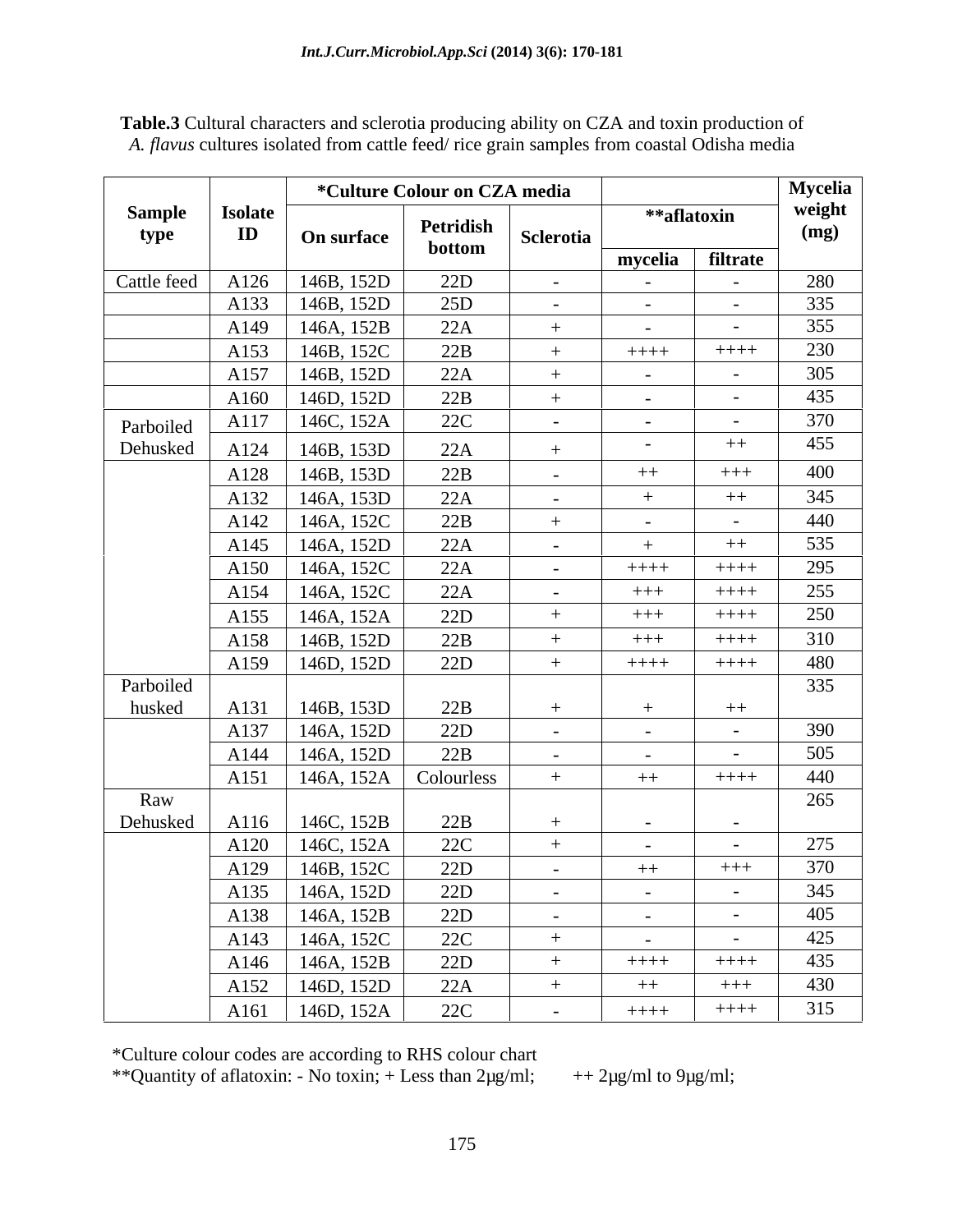| <b>Isolate</b> |            | *Culture Colour on CZA media |                              |                   | **aflatoxin                    | Mycelia     |
|----------------|------------|------------------------------|------------------------------|-------------------|--------------------------------|-------------|
| ID             | On surface | Petridish<br>bottom          | Sclerotia                    |                   | (PD broth)<br>mycelia filtrate | weight (mg) |
| A118           | 146C, 152A | 22D                          |                              | $\sim$ $\sim$     | $\sim$ $\sim$                  | 285         |
| A119           | 146C, 152A | 22D                          |                              | $\sim$            | $\sim$                         | 320         |
| A121           | 146B, 153D | 34C                          |                              | $\sim$ $-$        | $\sim$                         | 350         |
| A122           | 146B, 153D | 22B                          |                              | $\sim$ $-$        |                                | 455         |
| A123           | 146B, 152D | 32C                          | $-$                          | $\sim$ $-$        | $\sim$                         | 360         |
| A125           | 146B, 153D | 22B                          |                              | $\sim$ $-$        | $\sim$                         | 390         |
| A127           | 146B, 153D | 22B                          |                              |                   | $\sim$                         | 350         |
| A130           | 146B, 152C | 22D                          | $\sim$                       | $\sim$ 100 $\sim$ | $\sim$                         | 255         |
| A134           | 146A, 153D | 22A                          |                              | $\sim$ $-$        | $\sim$                         | 450         |
| A136           | 146A, 152D | 22D                          | $\sim$ $-$                   | $\sim$ $-$        | $\sim$                         | 280         |
| A139           | 146A, 152D | 22D                          | $\sim$ 100 $\sim$ 100 $\sim$ | $\sim$ $-$        | $\sim$ $-$                     | 280         |
| A140           | 146A, 152C | 22B                          |                              | $\sim$ $-$        | $\sim$                         | 335         |
| A141           | 146A, 152C | 22B                          |                              | $\sim$ $-$        | $\sim$                         | 415         |
| A147           | 146A, 152A | 22D                          |                              | $\sim$ $-$        | $\sim$                         | 425         |
| A148           | 146A, 152D | 22D                          |                              | $\sim$            | $\sim$                         | 325         |
| A156           | 146A, 152D | 22B                          |                              |                   |                                | 290         |

**Table.4** Cultural characters and sclerotia producing ability on CZA and toxin production of *A. flavus* cultures isolated from rice seed samples from coastal Odisha

\*Culture colour codes are according to RHS colour chart

\*\*Quantity of aflatoxin: - No toxin; + Less than  $2\mu g/ml$ ; + +  $2\mu g/ml$  to  $9\mu g/ml$ ;

 $++10\mu g/ml$  to  $25\mu g/ml$ ;  $++++$  More than  $25\mu g/ml$ 

Three of these came from containers of higher (ratio=1.07) than toxigenic strains. pots, iron bins and gunny bags. The *A. flavus* cultures from paddy (viable rice

Bilgrami and Choudhary (1993) reported that the frequency of non-aflatoxigenic strains of *A. flavus* to be comparatively

woven rice straw, 2 each from earthen This ratio of toxigenic and nontoxigenic seeds), except A122 (isolated from seeds growth conditions, age and purity of stored in Olia in Jagatsinghpur), were non cultures (Saito and Machida, 1999; Koh aflatoxigenic (Table 4). About 50% *A. flavus* cultures isolated from parboiled temperature, moisture content, presence of husked grains and 55% *A. flavus* cultures oxygen and gaseous composition are the from raw rice samples were toxigenic most important factors influencing the (Table 3). development of fungi during storage. strains varies with the sources and location of their isolations and also culture media, and Tseng, 1975). The storage Physiological stages of grains are important as well (Kacaniova, 2003).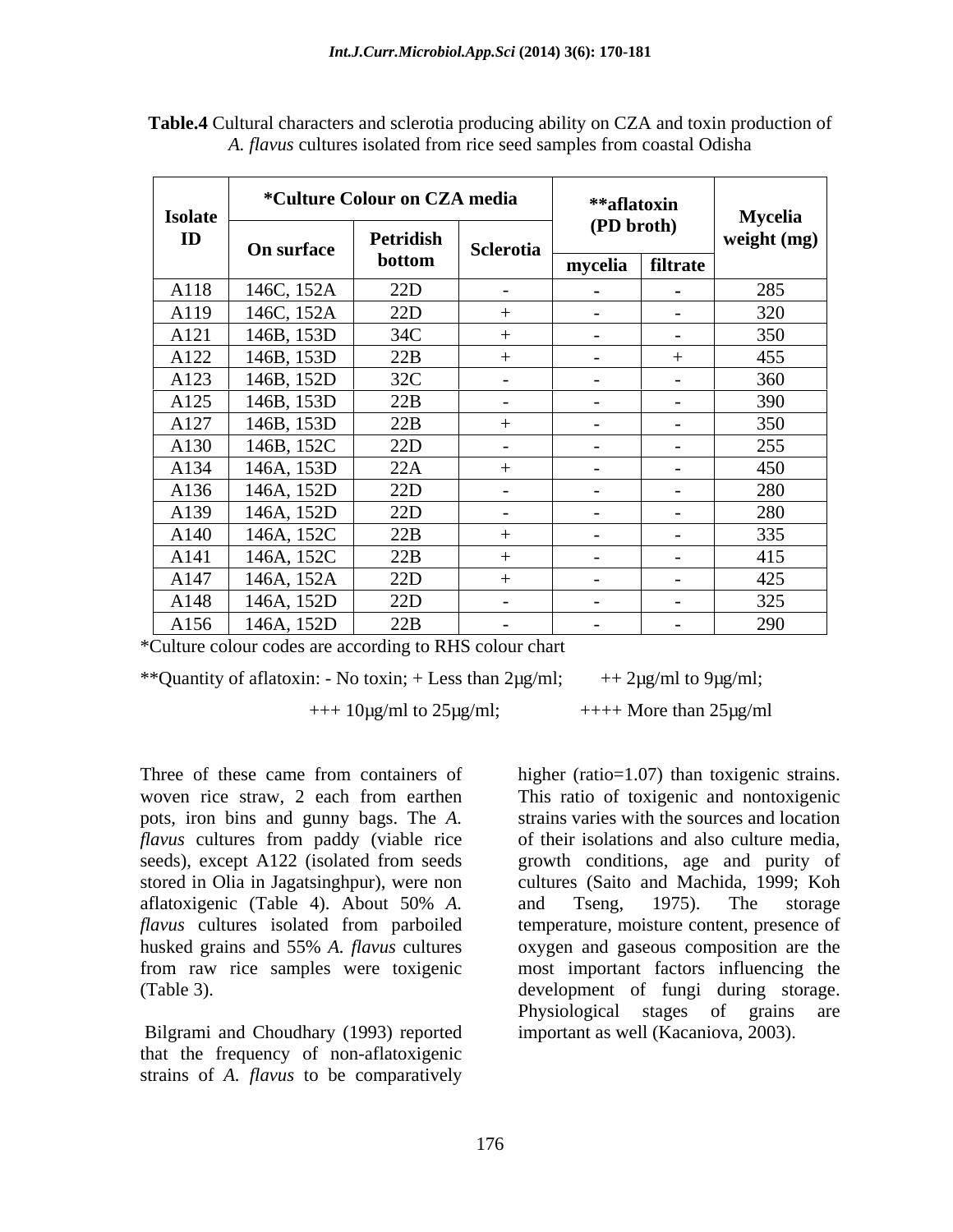|                           |      |                      |                             |                                                              | <b>Colony Diameter On Different Days (mm)</b>                 |                   |      |      |
|---------------------------|------|----------------------|-----------------------------|--------------------------------------------------------------|---------------------------------------------------------------|-------------------|------|------|
| <b>Isolate ID</b>         |      |                      |                             |                                                              | day 2   day 3   day 4   day 5   day 6   day 7   day 8   day 9 |                   |      |      |
| <b>Cattle feed</b>        |      |                      |                             |                                                              |                                                               |                   |      |      |
| A126                      | 14.5 | 22.3                 | 32.5                        | 42.8                                                         | 53.5                                                          | 67.8              | 80.8 | 89.5 |
| A133                      | 11.3 | 21.5                 | 31.3                        | 41.3                                                         | 51.5                                                          | 61.5              | 79.0 | 84.5 |
| A149                      | 11.8 | 22.0                 | 30.3                        | 38.8                                                         | 47.8                                                          | 52.8              | 63.5 | 73.8 |
| A153                      | 14.5 | 22.3                 | 30.5                        | 36.3                                                         | 44.3                                                          | 50.5              | 72.0 | 83.8 |
| A157                      | 13.5 | 20.5                 | 28.5                        | 32.5                                                         | 39.8                                                          | 48.5              | 61.5 | 67.8 |
| A160                      | 12.3 | 22.5                 | 31.3                        | 36.5                                                         | 45.3                                                          | 56.8              | 66.3 | 71.3 |
| <b>Parboiled Dehusked</b> |      |                      |                             |                                                              |                                                               |                   |      |      |
| A117                      | 12.0 | 20.5                 | 28.5                        | 37.5                                                         | 46.0                                                          | 54.0              | 64.0 | 67.3 |
| A124                      | 14.8 | 25.0                 | 34.3                        | 44.5                                                         | 54.5                                                          | 72.5              | 79.3 | 87.8 |
| A128                      | 12.3 | 18.5                 | 27.3                        | 38.5                                                         | 49.0                                                          | 54.3              | 70.5 | 78.5 |
| A132                      | 14.5 | 20.5                 | 29.0                        | 38.8                                                         | 49.3                                                          | 56.8              | 60.5 | 69.8 |
| A142                      | 14.5 | 23.0                 | 28.5                        | 35.8                                                         | 44.8                                                          | 51.0              | 65.5 | 78.8 |
| A145                      | 15.3 | 24.3                 | 30.8                        | 37.3                                                         | 44.0                                                          | 48.5              | 63.5 | 73.3 |
| A150                      | 16.0 | 25.3                 | 37.3                        | 40.0                                                         | 43.3                                                          | 59.8              | 74.3 | 80.3 |
| A154                      |      | $14.8$   23.8   34.3 |                             | 39.5                                                         | 47.3                                                          | 59.8              | 78.5 | 90.0 |
| A155                      | 14.0 | 22.5                 | 31.3                        | 40.5                                                         | 51.8                                                          | 58.5              | 71.0 | 79.5 |
| A158                      | 14.0 | 21.8                 | 31.0                        | 37.5                                                         | 45.5                                                          | 52.5              | 67.0 | 77.0 |
| A159                      | 11.0 | 17.5                 | 24.3                        | 30.0                                                         | 37.8                                                          | 46.0              | 52.3 | 56.8 |
| <b>Parboiled Husked</b>   |      |                      |                             |                                                              |                                                               |                   |      |      |
| A131                      | 11.8 | 20.5                 | 31.0                        | 41.3                                                         | 52.8                                                          | 71.3              | 82.5 | 88.3 |
| A137                      | 12.3 | 21.5                 | 32.8                        | 44.8                                                         | 57.5                                                          | 68.5              | 79.5 | 83.8 |
| A144                      | 14.5 | 22.3                 | 29.5                        | 37.0                                                         | 46.0                                                          | 51.0              | 64.5 | 75.3 |
| A151                      | 15.0 | 22.0                 | 30.0                        | 37.3                                                         | 46.5                                                          | 53.5              | 69.3 | 77.5 |
| Raw                       |      |                      |                             |                                                              |                                                               |                   |      |      |
| <b>Dehusked</b>           |      |                      |                             |                                                              |                                                               |                   |      |      |
| A116                      |      |                      | $11.8$   20.3   27.5        | 34.8                                                         | 43.8                                                          | 52.3              | 58.3 | 65.0 |
| A120                      | 15.5 | 28.5                 | 38.8                        | 48.8                                                         | 58.5                                                          | 81.0              | 89.0 | 90.0 |
| A129                      | 11.0 | 21.8                 | 30.5                        | 40.3                                                         | 48.8                                                          | 63.3              | 80.8 | 87.3 |
| A135                      |      |                      |                             | $13.0$ $\overline{22.8}$ $\overline{31.5}$ $\overline{40.5}$ | 50.0                                                          | 66.0              | 75.3 | 81.8 |
| A138                      | 11.5 |                      | $21.5$ 31.8                 | 42.3                                                         | 53.3                                                          | 68.8              | 85.8 | 90.0 |
| A143                      |      |                      |                             | $15.5$   22.3   29.0   36.3                                  | 43.5                                                          | 52.0              | 63.8 | 73.5 |
| A146                      |      |                      | $14.5$   23.0   29.3   34.3 |                                                              | 40.3                                                          | 47.5              | 64.8 | 75.5 |
| A152                      | 15.3 |                      | $25.5$ 31.8                 | 39.0                                                         | 48.3                                                          | 61.3              | 79.5 | 90.0 |
| A161                      | 15.5 | 23.0                 | 30.3                        | 36.8                                                         | 46.0                                                          | $\overline{57.0}$ | 69.0 | 76.0 |

**Table.5** Growth *A. flavus* cultures isolated from cattle feed and rice grain on CZA media grain on CZA media

**LSD at p<0.05 is 1.42 LSD at p<0.01 is 1.87**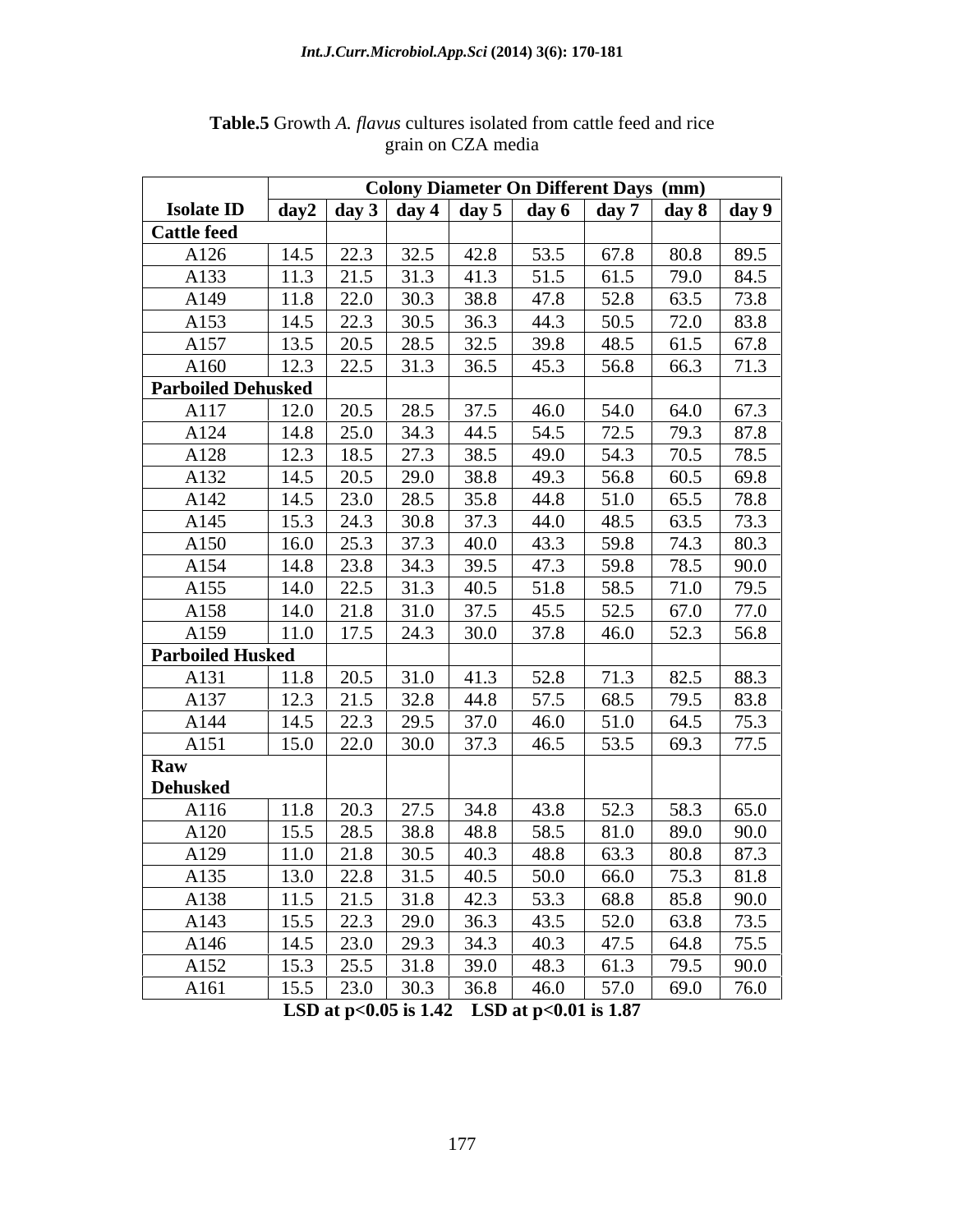| <b>Isolate</b> |             | <b>Colony Diameter On Different Days (mm)</b> |      |      |      |      |                                                       |      |  |
|----------------|-------------|-----------------------------------------------|------|------|------|------|-------------------------------------------------------|------|--|
| $\mathbf{ID}$  | $\bf{day2}$ |                                               |      |      |      |      | day 3   day 4   day 5   day 6   day 7   day 8   day 9 |      |  |
| A118           | 12.3        | 21.8                                          | 30.5 | 39.5 | 49.0 | 61.0 | 67.0                                                  | 77.0 |  |
| A119           | 15.3        | 27.0                                          | 37.5 | 47.5 | 59.0 | 77.5 | 89.0                                                  | 90.0 |  |
| A121           | 14.8        | 22.5                                          | 31.5 | 41.5 | 51.5 | 55.5 | 63.8                                                  | 71.5 |  |
| A122           | 14.3        | 21.0                                          | 30.3 | 38.8 | 49.0 | 59.0 | 65.0                                                  | 73.8 |  |
| A123           | 14.8        | 26.0                                          | 38.3 | 49.8 | 62.8 | 75.0 | 81.8                                                  | 90.0 |  |
| A125           | 11.8        | 19.3                                          | 28.3 | 36.8 | 46.0 | 64.3 | 70.5                                                  | 78.3 |  |
| A127           | 12.3        | 18.5                                          | 27.8 | 36.8 | 46.8 | 56.5 | 63.3                                                  | 72.8 |  |
| A130           | 13.0        | 19.8                                          | 28.0 | 36.3 | 44.5 | 53.0 | 58.3                                                  | 66.0 |  |
| A134           | 12.3        | 20.8                                          | 29.3 | 38.3 | 47.3 | 59.8 | 63.3                                                  | 74.8 |  |
| A136           | 12.3        | 21.3                                          | 31.0 | 40.8 | 51.0 | 65.8 | 74.8                                                  | 83.8 |  |
| A139           | 13.5        | 21.8                                          | 31.8 | 43.0 | 55.3 | 68.8 | 84.0                                                  | 90.0 |  |
| A140           | 17.0        | 24.5                                          | 30.5 | 36.8 | 42.3 | 52.5 | 65.0                                                  | 75.0 |  |
| A141           | 17.0        | 24.0                                          | 29.0 | 35.5 | 43.3 | 51.8 | 64.8                                                  | 74.5 |  |
| A147           | 14.0        | 23.3                                          | 31.0 | 37.0 | 44.0 | 52.3 | 69.5                                                  | 80.0 |  |
| A148           | 11.3        | 17.3                                          | 26.0 | 30.8 | 37.0 | 42.3 | 51.5                                                  | 57.5 |  |
| A156           | 12.0        | 19.5                                          | 26.5 | 30.5 | 36.5 | 46.3 | 58.0                                                  | 68.0 |  |

**Table.6** Growth *A. flavus* cultures isolated from rice seed grain on CZA media

**LSD at p<0.05 is 1.91 LSD at p<0.01 is 2.509**

Frequent and heavy rainfall along with southern, and western regions of the growth of moulds which become more Makun et al., 2007; Reddy et al., 2009; detected in the later (Table 3 & 4). The in poor storage conditions which lead to the growth and proliferation of storage isolates with very good aflatoxin

flash floods, particularly during harvest, in quantity of aflatoxin retained in mycelia or coastal areas in eastern (such as Odisha), filtrate was estimated. Though in all country provide ideal substratum for the detected in both mycelia and culture prone to invasion by filamentous fungi and which aflatoxin B1 was present in culture bacteria (Khatua and Panigrahi, 2001; filtrates only), higher amount was always Saini et al., 2013). Farmers in this region moderate aflatoxin producers A131, A132 usually keep the contaminated rice grains and A145 had aflatoxin in 1:2 ratio in fungi like *A. flavus* which include toxic producing ability (i.e. having more than and nontoxic strains along with sclerotia  $25\mu$ g of aflatoxin/ml) retained toxin in 1:1 producing and nonproducing strains under or 3:4 ratio in mycelia: filtrate. The paddy favorable environmental conditions may be exposed to rain due to cycloneat (Kacaniova, 2003). the time of harvesting in coastal areas ofAflatoxin is also water soluble hence toxigenic isolates, aflatoxin B1 was filtrates (except for A124 and A122 in detected in the later (Table 3 & 4). The myceliaand cultural filtrate. *A. flavus* isolates with very good aflatoxin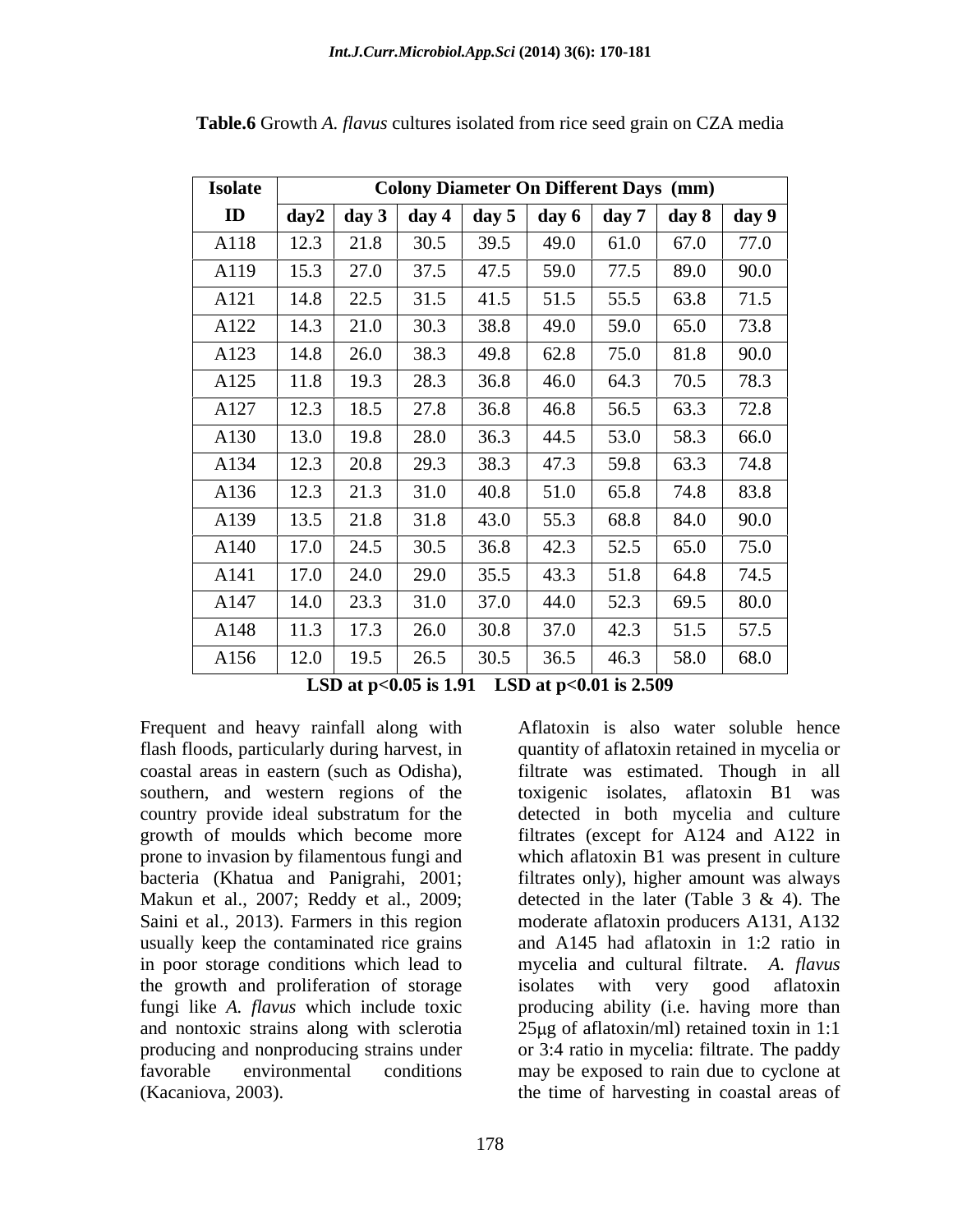Odisha and these findings indicate that major portion of produced toxin may be dissolved in rain water and may were contaminated with aflatoxin and contaminate paddy or straw. The growth sclerotia producing strains of A. flavus. of some of the aflatoxigenic isolates was Although all the A. *flavus* were not slow and some were fast growing (Table 5 & 6). These observations concur the associated with parboiled rice were findings of Schindler et al (1967) that the aflatoxigenic. The highly variable pattern aflatoxin production was not related in colony, growth, morphological and to growth rate of *A. flavus*. Priyadarshini toxicological characters indicated high and Tulpule (1978) also found no degree of diversity among the isolates correlation between growth and aflatoxin included here. The sclerotia producing production of *A. flavus* among varieties of aflatoxigenic strains are a matter of

producing conidia asexually also produced sclerotia which are the structures resistant **References** to harsh conditions and meant for fungal propagation Dawar and Ghaffar (2002) reported that the sclerotial strains of *Aspergillus flavus* showed greater aflatoxin production as compared to non-<br>general experiments of the different from the Bilgrami, K.S., and Choudhary, A.K. sclerotial strains. This differs from the Bilgrami, K.S., and Choudnary, A.K.<br>findings of Chang at al. (2001) who found 1993. Impact of habitats on toxigenic findings of Chang et al (2001) who found an inverse relationship between aflatoxin and sclerotial production. It also differs  $\frac{\text{Stored} \cdot \text{Procd} \cdot \text{Rec}}{\text{Changed} \cdot \text{Rec}}$ . Then the results of a survey of 70 isolates  $\frac{\text{Changed}}{\text{Ranged}}$ . P.K., J.W. Bennett and Cotty, P.J. from the results of a survey of 70 isolates Chang, P.K., J.W. Bennett and Cotty, P.J.<br>
from Arizone where all isolates produced 2001. Association of aflatoxin from Arizona where all isolates produced<br>coloratio and S atrain isolates produced<br>biosynthesis and sclerotial sclerotia and S-strain isolates produced<br>about ten times more aflatoxin in vitro<br>development in Aspergillus about ten times more aflatoxin, in vitro, than the L-strain isolates (Cotty, 1989).

In present investigation fifty eight percent of the toxigenic isolates produced both liftluence of the toxigenic isolates produced both liftluence of  $1250-1253$ . sclerotia and aflatoxin, hence considered as aggressive strains. Among them A153, A159 and A146 were very aggressive strains as in addition to sclerotia, more than 25µg/ml of aflatoxin both in mycelia and culture filtrate was produced by these isolates (Table 3 & 4). These sclerotia were like tiny toxin balls which adhered to<br>the surface of the seeds thus and non-sclerotial strains of the surface of rice seeds, thus and non-scieroual strains of  $\frac{1}{2}$ contaminated those and also might have crossed geographical boundaries.

maize and groundnut.<br>
This strictly mitotic fungus, besides<br>
This strictly mitotic fungus, besides<br>
This sessential in public interest. It was found that rice and rice based agricultural commodities in coastal Odisha sclerotia producing strains of *A. flavus*. Although all the *A. flavus* were not toxigenic but most of the isolates concern. Hence, quick identification and management of these aflatoxigenic strains in this region is essential in public interest.

### **References**

- Agarwal, V.K., and Sinclair, J.B. 1996. In Principles of Seed Pathology, Second edition, Lewis Publishers, CRC press, U.S.A.
- Bilgrami, K.S., and Choudhary, A.K. 1993. Impact of habitats on toxigenic potential of *Aspergillus flavus*. J Stored Prod. Res. 29: 351-355.
- Chang, P.K., J.W. Bennett and Cotty, P.J. 2001. Association of aflatoxin biosynthesis and sclerotial development in *Aspergillus parasiticus.* Mycopathol. 153: 41–48.
- Cotty, P.J. 1988. Aflatoxin and sclerotial production by *Aspergillus flavus*: Influence of pH. Phytopathol. 78: 1250–1253.
- Cotty, P.J. 1989. Virulence and cultural characteristics of two *Aspergillus flavus* strains pathogenic on cotton. Phytopathol. 79: 808-814.
- Dawar, S., and Ghaffar, R.A. 2002. Production of aflatoxins in sunflower seeds and seed substrate by sclerotial and non-sclerotial strains of *Aspergillus flavus.* Pak J Bot. 34(3): 323-327.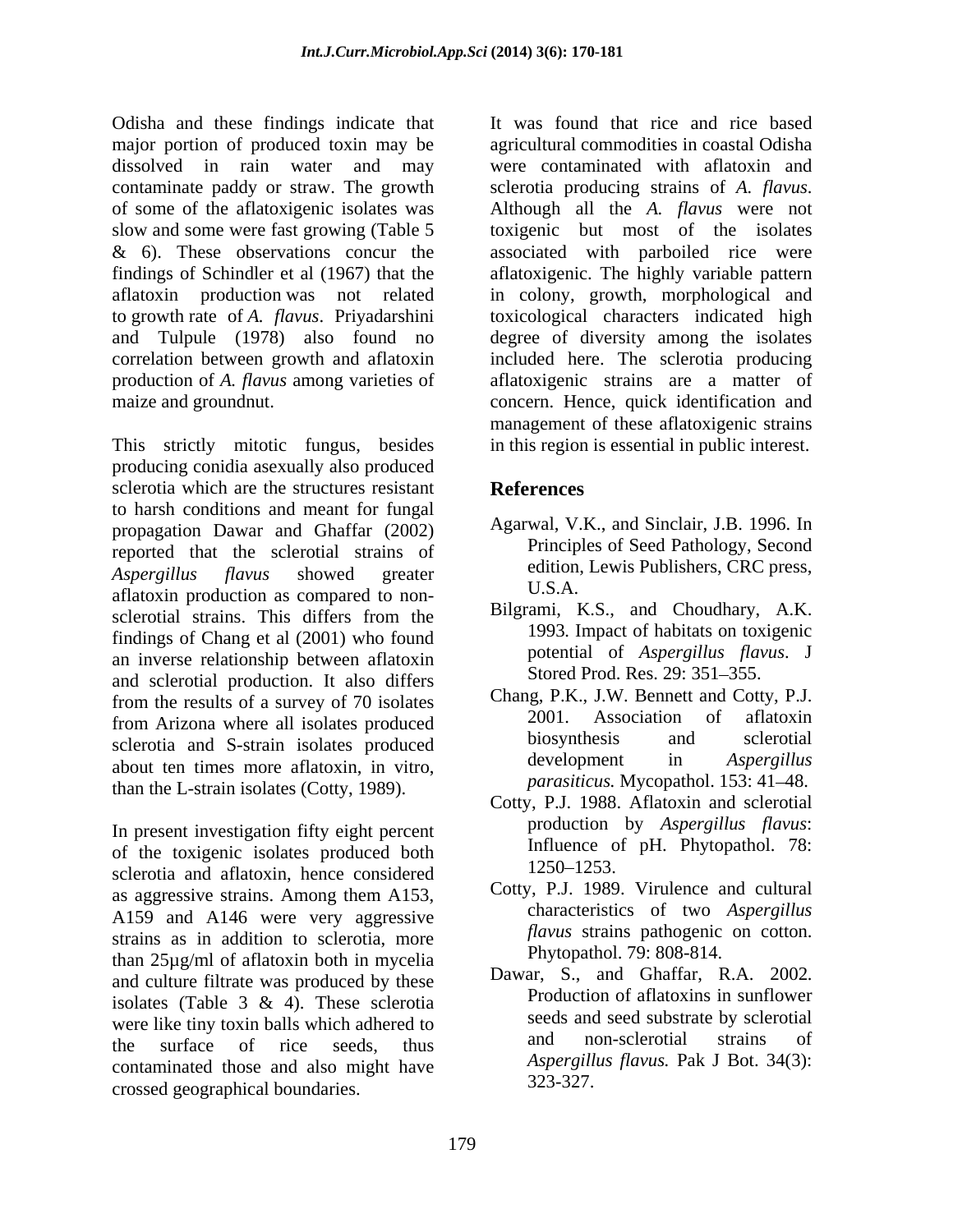- FAO (Food and Agriculture Organization). Xiaoxia, D.X. Liu, S. Fang, X. Wang 2004. Worldwide regulations for and Zhang, W .2011. Aflatoxin mycotoxins in food and feed in 2003. FAO Food and Nutrition Paper no. 81. FAO, Rome, Italy, pp. 1728
- Gautam, A.K., H. Gupta and Soni, Y. 711-6, In Tech.<br>2012. Screening of Fungi and Makun, H.A., T.A. Gbodi, O.H. Akanyal,
- Geiser, D.M., J.W. Dorner, W.H. Bruc,
- Lyon, France. Chem. 26 (1): 249-52.
- Kacaniova, M. 2003. Feeding Soybean Reddy, K.R.N., C.S. Reddy and
- Kalyanasundaram, I. 1997. Storage fungi in rice and their effects. Microbial
- Khatua, K.K., and Panigrahi, S. 2001. Conference on Disaster Management held at BITS, Pilani (Rajasthan), 5-7, <YCLONE+IN+COASTAL+ORISSA>.
- Klich, M.A. 2007. *Aspergillus flavus*: the
- Koh, H.L., and Tseng, T.C. 1975. Isolation *sclerotiorum*. Appl Environ
- 

3264. Pacheco (Ed.), ISBN: 978-953-307 and Zhang, W .2011. Aflatoxin Measurement and Analysis, Aflatoxins Detection, Measurement and Control, Dr Irineo Torres- 711-6, In Tech.

- Mycotoxins Associated with Stored A.S. Ezekiel and Ogbadu, G.H. 2007. Rice Grains in Himachal Pradesh. Int Fungi and some mycotoxins J Theo App Sci. 4 (2): 128-133. contaminating rice (*Oryza sativa*) in and Taylor, J.W. 2000. The Makun, H.A., T.A. Gbodi, O.H. Akanyal, Fungi and some mycotoxins Nigeria State, Nigeria. African J Biotechnol. 6 (2): 99-108.
- Phylogenetics of Mycotoxin and Prasad, T., R.K. Sinha, and Jeswal, P. Sclerotium Production in *Aspergillus* 1986. Aflatoxin problem in paddy *flavus* and *Aspergillus oryzae*. Fung under various storage systems in Genet Biol. 31: 169–179. Bihar. Indian Bot Rep. 5: (1): 45-49. Prasad, T., R.K. Sinha, and Jeswal, P. 1986. Aflatoxin problem in paddy
- IARC.1993. International Agency for Priyadarshini, E., and Tulpule, P.G. 1978. Research on Cancer: Monograph on Relationship between fungal growth the Evaluation of Carcinogenic Risk and aflatoxin production in varities of to Human, vol. 56, pp. 257 263. maize and groundnut. J Agric Food Chem. 26 (1): 249-52.
	- Colonization by Microscopic Fungi. Muralidharan, K. 2009. Detection of Trakya Univ J Sci. 4 (2): 165-168. *Aspergillus* spp. and aflatoxin B1 in Reddy, K.R.N., C.S. Reddy and rice in India. Food Microbiol. 26: 27 31.
- biotechnol. 1: 145-150. Rodrigues, P., C. Soares, Z. Kozakiewicz, Flood and Cyclone in Coastal Orissa. Venâncio, A. 2007. Identification and March 2001. (Ed). "Communicating Current [\(http://dspace.nitrkl.ac.in/dspace/bitst](http://dspace.nitrkl.ac.in/dspace/bitst) Research and Educational Topics and <ream/2080/1088/1/FLOOD+AND+C> Trends in Applied Microbiology". FAO (Frood and Agriculture Organization) Fancisco, Kang, N. Wang, N. Wang, N. Wang, N. Wang, N. Zhang, N. Zhang, N. Zhang, N. Zhang, N. Zhang, N. Zhang, N. Zhang, N. Zhang, N. Zhang, N. Zhang, D. Zhang, D. Zhang, D. Zhang R.R.M. Paterson, N. Lima and characterization of *Aspergillus flavus* and aflatoxins. In: Méndez-Villas A. (Ed). "Communicating Current S.I.: Formatex, 527-534.
	- pdf). Rollins, J.A., and Dickman, M.A. 1998. major producer of aflatoxin. Mol exogenous cyclic AMP levels inhibits Plant Pathol. 8 (6): sclerotial development in *Sclerotinia*  and identification of aflatoxin Microbiol. 64: 2539–2544. Increase in endogenous and *sclerotiorum*. Appl Environ Microbiol. 64: 2539–2544.
	- producing strains of *Aspergillus*  Saini, K., M. Surekha, S.R. Reddy and *flavus* from stored rice. Bot Bull Academia Sinica. 16: 115-125. toxigenic fungi on paddy of Godavari Reddy, S.M. 2013. Incidence of belt region, A.P. India. Asian J Exp